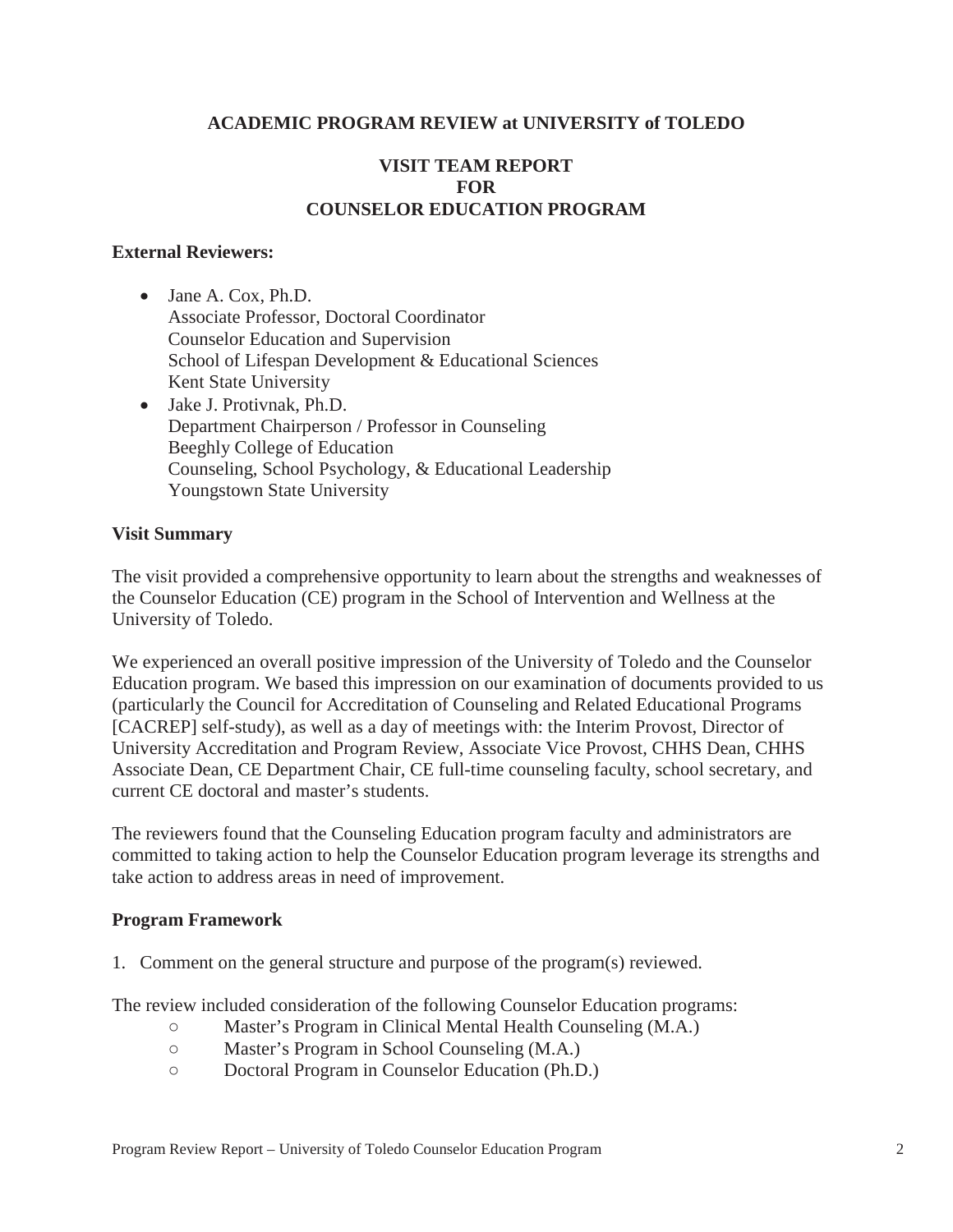All three Counselor Education programs are accredited by CACREP and have therefore undergone rigorous review of their adherence to the CACREP standards, which are the standards of excellence in the counseling profession. The Counselor Education faculty are now preparing for their next CACREP review.

The master's program in Clinical Mental Health Counseling (CMHC) is a 60 credit hour program, consisting of traditional didactic courses (e.g., Diagnosis and Mental Health Counseling) as well as experiential courses (Counseling Practicum, Counseling Internship) that includes hands-on experience at mental health related sites. Students are trained to assist clients with mental health concerns, including mental and emotional disorders; substance abuse; family and couple problems; career issues; and other issues that cause distress. The CMHC program prepares students to become Licensed Profession Counselors (LPCs). As LPCs, graduates will find jobs as counselors in mental health agencies, hospitals, substance abuse/recovery agencies, private practice, and so forth.

The master's program in School Counseling is a 48 credit hour program, consisting of didactic courses (e.g., Professional Orientation to School Counseling) and experiential courses (Counseling Practicum, Counseling Internship) that includes hands-on experiences in school settings. Students are trained to provide mental health service to K-12 students, in an effort to assist with their academic and social success. The School Counseling program prepares students to become Licensed School Counselors and to assume positions as elementary, middle, or high school counselors. It should be noted that by 2023, CACREP accredited School Counseling programs must increase their credit hours to 60 (from the current 48); this will require increased resources (perhaps new faculty) for UT's School Counseling program to maintain accreditation.

The doctoral program in Counselor Education consists of a minimum of 60 credit hours. The purpose of this program is to prepare leaders in the profession (e.g., faculty members with teaching, service, and research responsibilities). It includes an 18 hour residency requirement, during which students work closely with faculty and peers for at least five hours a week on research, teaching, and supervision. Students also have opportunities for practical experience in their practicum and internship courses.

- 2. Assess the overall program in terms of curriculum, content, course sequencing, relevance/appropriateness of offerings, community engagement, and research. Please identify strengths as well as areas for improvement. (HLC 3.B. and 3.E.)
	- a. Curriculum and content; relevance/appropriateness of offerings. The curriculum and content, found in the plans of study and syllabi, are sound. The faculty are planning a few significant improvements; one that they shared with us it splitting the master's level Counseling Theories and Techniques course into two courses (one for theories and one for techniques/skills). This is a wise decision, as it will more closely adhere to state licensure requirements and CACREP requirements, and provide improved training for master's counseling students. Master's students will have more time to learn counseling theories and, importantly, practice and receive feedback on their counseling skills before they see their first clients/students. The counseling skills course is especially important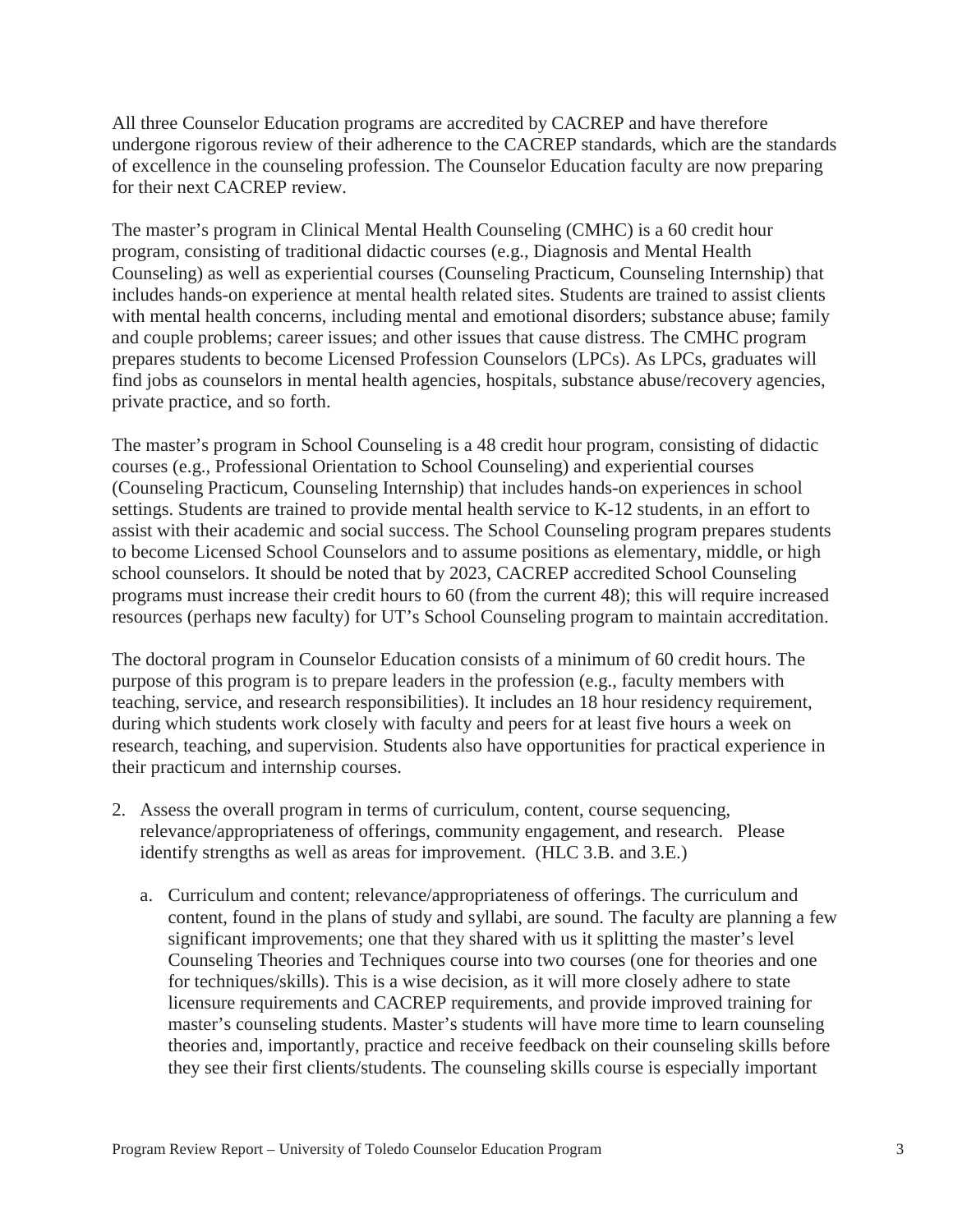for gatekeeping, which is one the mandates in our Code of Ethics (American Counseling Association, 2014).

Regarding the doctoral program, Counselor Education has made an important change to the 600 hour doctoral internship, as required by CACREP. They have moved from having a strictly clinical/counseling internship to requiring students (in collaboration with their committee) to select 3 of 5 areas for their internship experience: clinical/counseling, teaching, supervision, research, and leadership/advocacy. Incorporating these experiences is vital to preparing doctoral students to become Counselor Education faculty members.

One concern is the high number of part-time faculty in the counseling program, due to only having four full-time faculty members. This can lead to courses that have too much variability, that are not consistent semester to semester. Adding one or two faculty members will address this concern.

b. Course sequencing. Perhaps the most important aspect of sequencing is having appropriate prerequisites for practicum and internship; these prerequisites prepare master's students to serve clients/students in schools and the broader community. School Counseling master's students are required to take three courses prior to Internship and CMHC students are required to take four. These courses focus on the fundamentals of counseling, such as orientation to the profession, counseling theories, counseling skills, and group work.

Doctoral students must have the necessary coursework to prepare for their 600 hour internship that may involve teaching, supervising counselors-in-training, research, leadership and advocacy, and counseling. Additionally, the doctoral internship is intended to strengthen students' professional identity and development. It is not clear from the Doctoral Program Handbook what prerequisites (if any) are required before beginning internship, so faculty may wish to add this information to the handbook.

c. Community engagement. The counseling curriculums have built-in community engagement experiences. Master's students complete their master's practicums and internships in schools or mental health facilities. In practicum, they must complete 100 hours of supervised experience (40 direct hours of client/student contact) and in internship they complete 600 hours (240 direct contact hours). The entire curriculum prepares master's students for careers that center on community service and engagement.

Similarly, doctoral students provide counseling services in the community during their practicum. For internship, they possibly will continue to provide such counseling services, as well as advocate for clients' and students' needs.

Faculty also provide service to the community. For example, Dr. Roseman provides consultation to the Toledo Public School District as a Facilitator on their Comprehensive Mental Health Advisory Board.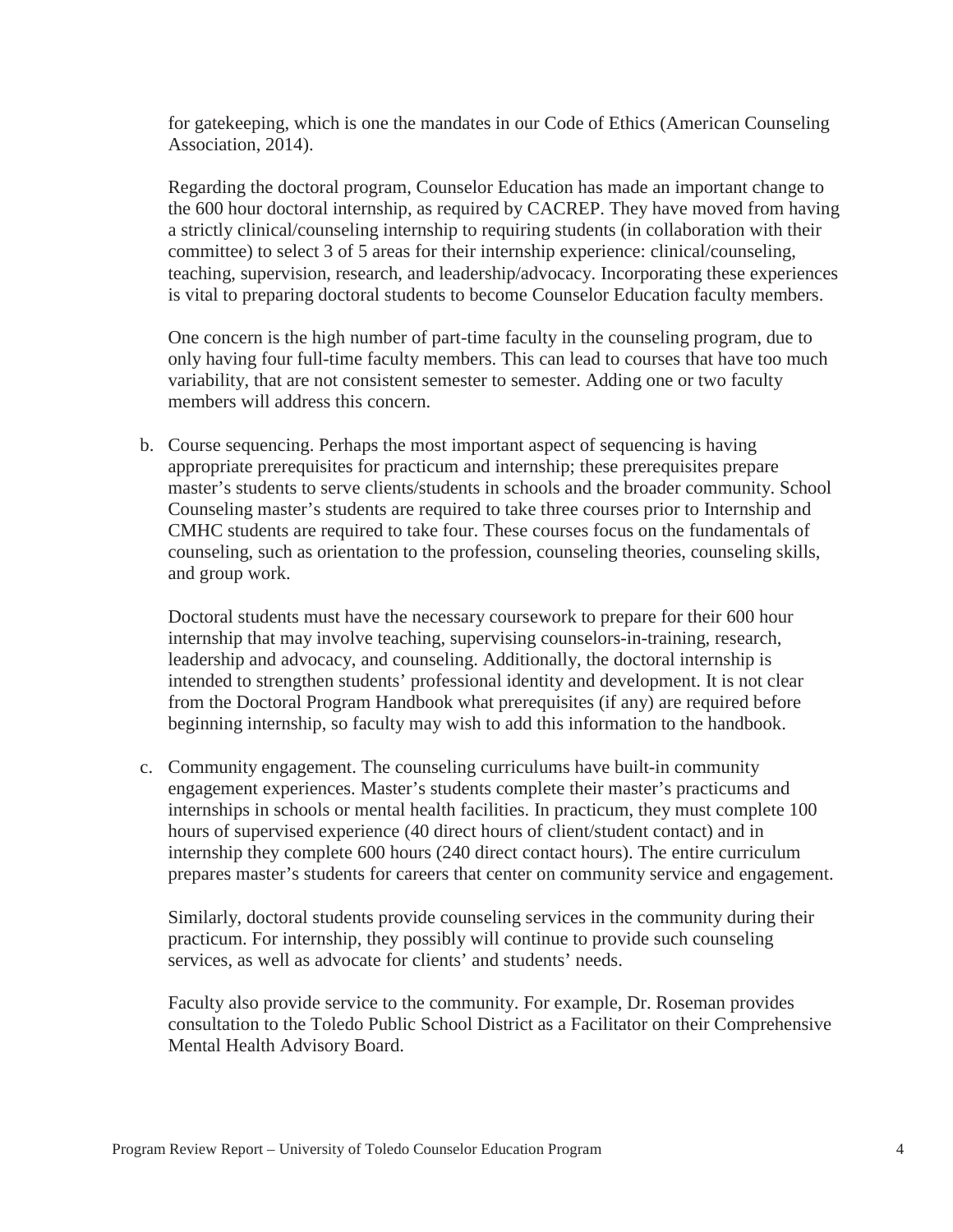d. Research. The Counselor Education faculty are engaged in scholarship, in the forms of publications and presentations, as evidenced by their vitas. It is particularly impressive that untenured faculty have had strong starts on their research agendas. Faculty are publishing in well respected, often flagship, counseling-related journals, such as *Journal of Counseling and Development*, *Counselor Education and Supervision, Professional School Counseling*, and *Career Development Quarterly*.

Faculty actively disseminate their scholarship at professional conferences, such as those held by the American Counseling Association, the Association for Counselor Education and Supervision, the National Career Development Association, and the Association for Assessment and Research in Counseling. These organizations are central to and highly esteemed in the counseling profession.

Of note were doctoral students' comments about how supportive counseling faculty are of student research. One student said, "mentorship is tremendous" when describing research mentorship.

3. What are the major strengths and/or the areas of concern related to the general framework of the program(s) reviewed? Are there any additional comments about the structure of the program(s)?

A major strength of the Counselor Education program is that the faculty has been able to maintain the structure of programs while being understaffed. With only four full-time faculty, three of whom are untenured, the faculty has three thriving graduate programs. This speaks to the commitment of the faculty to students and the counseling profession. A related concern of overburdening faculty is discussed in the Faculty and Staff section below.

- 4. What actions, if any, would you recommend regarding the program framework?
	- a. Implement the intended change of splitting the master's Counseling Theories and Techniques course into two distinct courses.
	- b. Clarify the prerequisite courses and/or experiences needed for doctoral students to begin internship.
	- c. Hire one or two more faculty members to better ensure consistency across courses. This would also allow faculty to spend more time on activities such as research/scholarship and community engagement.

# **Faculty and Staff**

5. What are the program's major strengths and/or the areas of concern related to program faculty and staffing? Are there any additional comments about program faculty and staffing?

The program's strengths include a supportive and dedicated full-time faculty who prioritize the personal and professional development of master's and doctoral students. The Counselor Education faculty have earned doctorates in Counselor Education from CACREP-accredited programs, identify with the counseling profession, engage in professional development, service,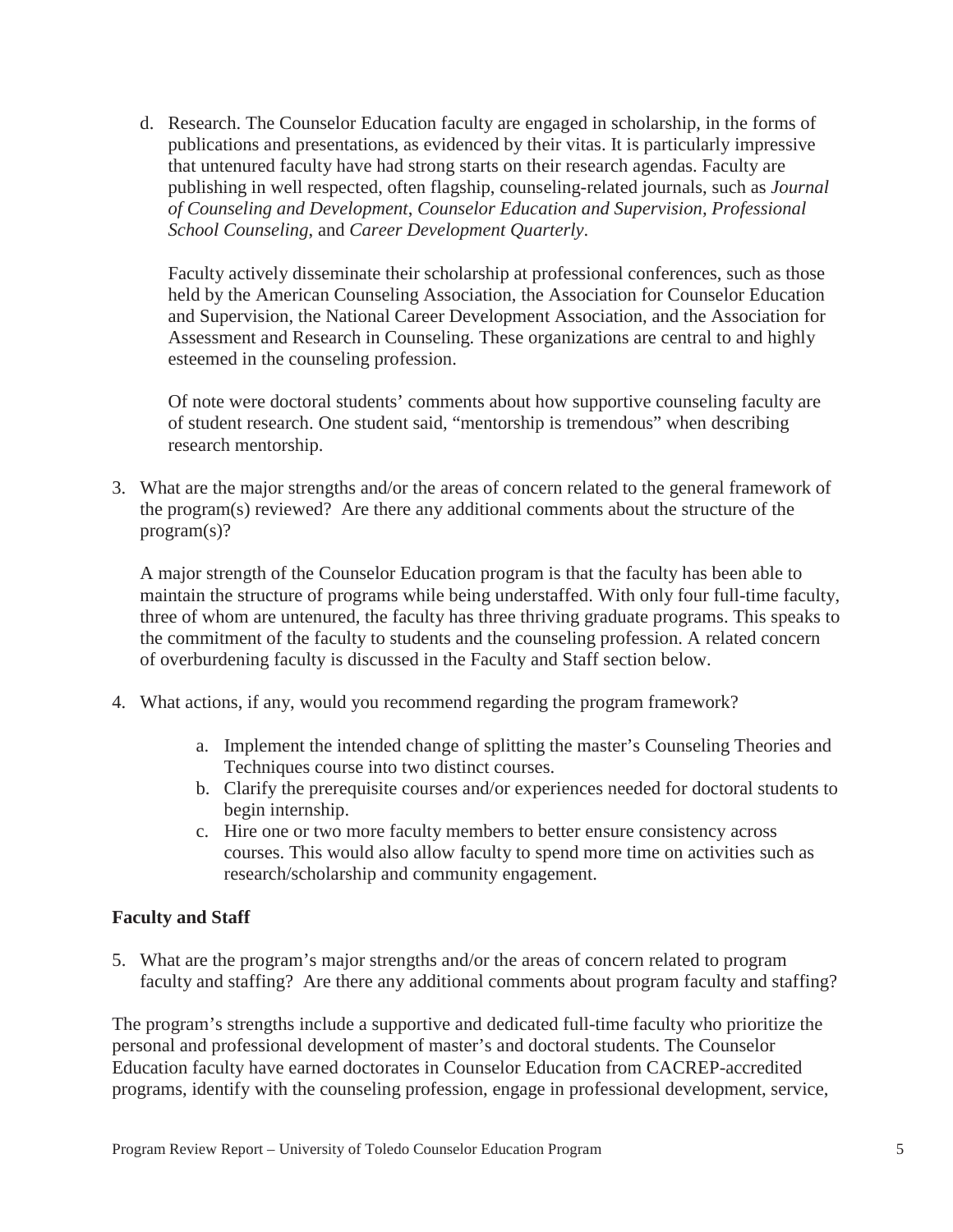and scholarship within Counseling. Diversity is a strength of the full-time faculty (e.g., half the faculty are individuals who are minority). The faculty publish research in counseling journals, frequently present at national and state counseling conferences, and provide significant professional leadership and service to the counseling program (i.e., editorial board member, officer position in associations, committee chair, and committee member). Additionally, the faculty each have accepted leadership responsibilities within the program which allows the program faculty to have authority over curricula and program operations. The part-time faculty have relevant preparation and experience in relation to the courses they teach and the majority hold a degree in Counseling and maintain counseling licensure (i.e., LPC, LPCC, or LPSC). The school secretary holds institutional program knowledge and an understanding of how to handle the daily tasks necessary to operate a program within a university. Her knowledge and job skills are a strength and resource for the faculty and students. The highly experienced school secretary and the number of graduate assistants are significant resources (e.g., GAs teach master's courses, assist with CACREP reporting, etc.) and strengths of the program. Administrators remarked that the new Counseling Education faculty have demonstrated strong research productivity and is a strength of the School. Master's and doctoral students appreciated the courses and were able to identify something positive about each full-time faculty member.

The most significant are of concern related to program faculty is the lack of program faculty. Currently, the program is not in compliance with the CACREP requirement of 5 full-time faculty to operate a master's and doctoral program. Furthermore, the program is out of compliance for maintaining the full-time equivalent (FTE) students to FTE faculty ratio of 12:1.

A further concern is the significant turn-over of existing faculty and current lack of program faculty. Over the past six years, six faculty have left the Counselor Education program (i.e., 3 retirees and 3 resignations). Most concerning is the 3 faculty who resigned from the program since 2016. While 3 new faculty have been hired to replace the faculty who resigned, the reasons for why those faculty left should be explored. Since there is a lack of senior faculty within the Counselor Education program, the majority of program operation responsibilities (i.e, curricular development, chairing dissertations, committee services, advising students) fall on the junior faculty while they are also engaging in tenure and promotion responsibilities. There is concern that the existing junior faculty may leave as a result of frustration with excessive program operation responsibilities and seek another Counselor Educator program where junior faculty would be afforded greater opportunity to focus and build their research line.

The advertisement for a counselor educator position is positive and would meet the minimum of 5 full-time faculty required of a CACREP accredited master's and doctoral program. The addition of a  $6<sup>th</sup>$  faculty in Fall 2020 would elevate the program from meeting the bare minimum to have opportunities for excellence. The additional of faculty would also reduce the programmatic burden inappropriately placed on junior faculty and would hopefully lead to retention of junior faculty. The turnover of counselor educator faculty is costly and disruptive to a master's and doctoral program, and places undue burden on the chairperson of the school.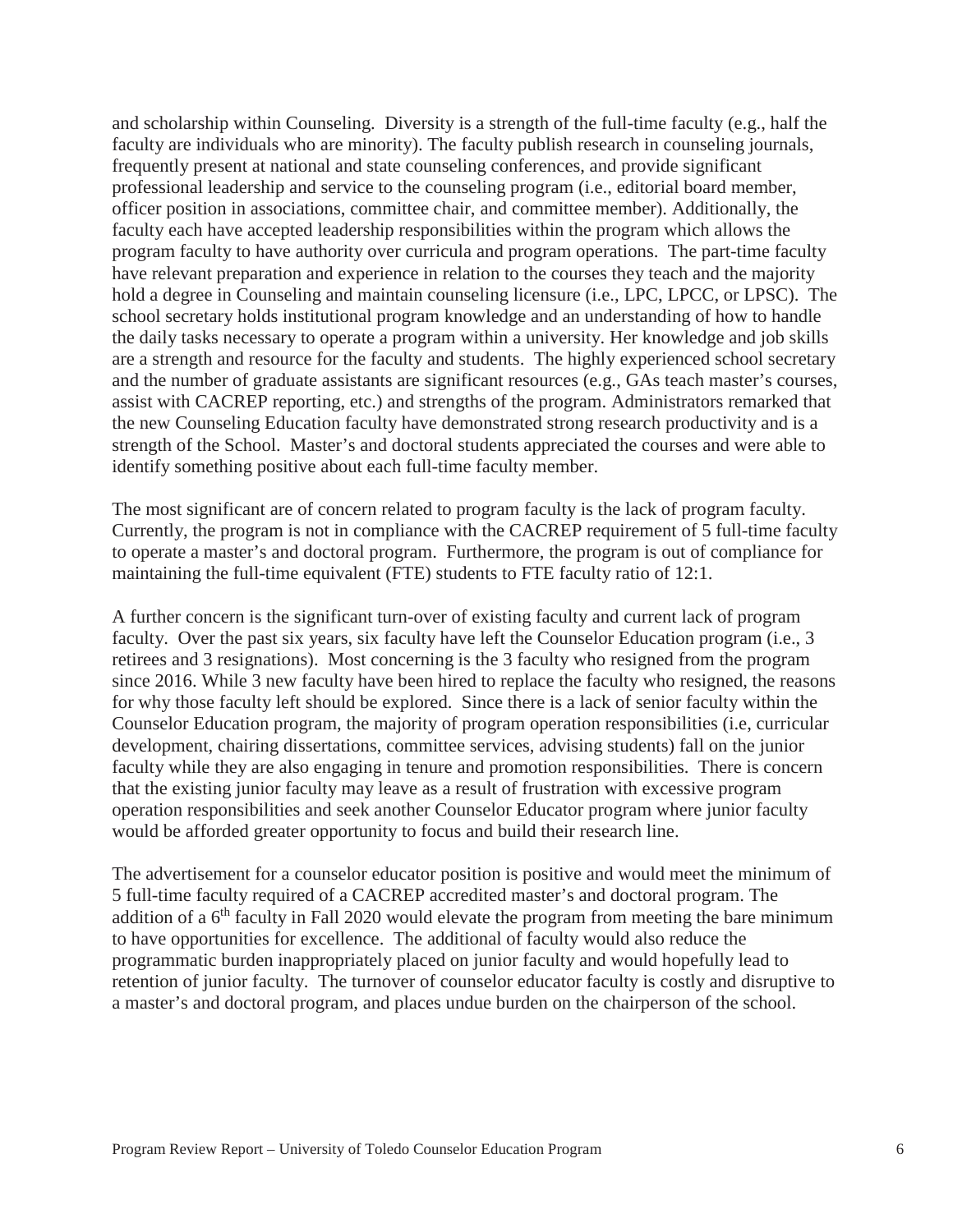6. What actions, if any, would you recommend regarding program faculty and staff?

The following actions are recommended to strengthen Counselor Education program faculty.

- Complete a successful search for an Assistant Professor in Counseling for Fall 2019. This will meet the minimum of 5 faculty required by CACREP. When appropriate shift some program responsibilities (i.e., academic advising, supervision of doctoral interns, chairing dissertations) from the other junior faculty to this new junior faculty member.
- $\bullet$  Initiate a search for a 6<sup>th</sup> Counseling Faculty as an Associate Professor for Fall 2020. Bringing in a seasoned faculty member would benefit this faculty that largely consists of Assistant Professors (3 of 4). It is not a secret that the Counselor Education program at UT (as well as at other institutions) brings significant revenue into the university through large number of credit hours generated by master's and doctoral graduate students at relatively low cost to the institution. Furthermore, a unique aspect of the UT Counselor Education program is that they support an undergraduate Counseling minor. The total revenue generated by the Counselor Education program should be leveraged as an argument that the program should be provided with faculty beyond an accreditation minimum. In addition to the 6th faculty handling program responsibilities of junior faculty (i.e., academic advising, supervision of doctoral interns, chairing dissertations, supervision of field experiences) the  $6<sup>th</sup>$  faculty member could be assigned new responsibilities of the development, coordination, and supervision of a Counseling Clinic.

### **Students**

7. What are the major strengths and/or the areas of concern related to students in the program(s)? Are there any additional comments about students in the program(s)?

The master's and doctoral students interviewed reported that they were very satisfied with their program. They reported that they have strong relationships with faculty and have taken courses that have been academically relevant to their preparation as counselors and counselor educators. There are no significant concerns regarding the performance of master's and doctoral students in the Counselor Education program. Based upon the CACREP vital statistics report, the students are performing well. The Clinical Mental Health Counseling program was reported to have a 100% completion rate, a 95% pass rate for the licensure exam, and a 95% job placement rate for graduates. The School Counseling program was reported to have a 100% completion rate, a 100% pass rate for the licensure exam, and a 90% job placement rate for graduates. The doctoral counselor education program was reported to have an 85% completion rate and a 100% job placement rate for graduates. The diversity of the students in the master's and doctoral program is a strength. In 2017-18 the Counselor Educator program had 15 students (15%) designated as minority master's students, and 6 students (21%) designated as minority doctoral students. Finally, the number of doctoral graduate assistantships are a significant strength of the Counselor Education program. However, it would be helpful if the Counselor Education program also offered a number of GA's to master's level students.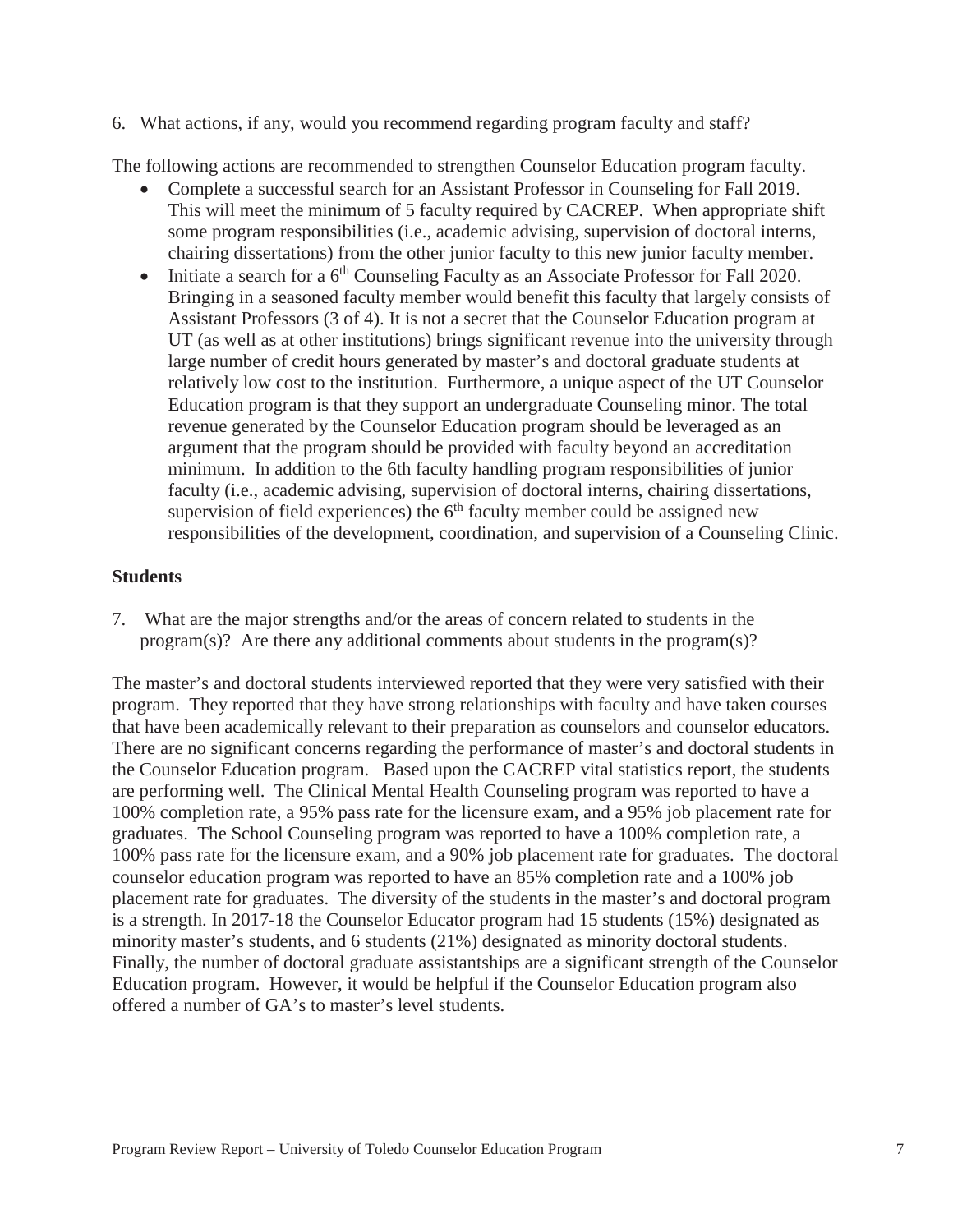8. What actions, if any, would you recommend regarding students in the program(s)?

The following actions are recommended to strengthen Counselor Education students.

- Examine ways to continue to support minority students to matriculate and graduate from both the master's and doctoral program. A mentoring program could involve program graduates or students further along in the program who are minority mentoring newly admitted minority graduate students. Counselor education faculty should explore the possibilities to develop funding from alumni to designate funding to support the education of minority students (e.g., scholarships, graduate assistantship opportunities).
- Develop / identify  $GA$ 's for master's students. This could include opportunities for  $GA$ 's across campus or partnerships with counseling agencies (e.g., agency funds the GA).

# **Performance Measures**

9. Utilizing the provided program assessment plans, please comment on the appropriateness and alignment of the metrics identified to measure the program's student learning outcomes. (HLC 4.B.)

The measures used by the Counselor Education faculty are appropriate for measuring student learning outcomes. Students in the master's programs are assessed using the "Student Continuous Evaluation Form," which rates them in the areas of progress toward program objectives, counseling skills, personal characteristics, and professional conduct. This assessment is clear and practical. Master's students are assessed using this measure a minimum of two times during the course of their program. The CMHC "progress toward program objectives" aligns very closely, almost word-for-word, with the objectives laid out in the master's handbook. The School Counseling "progress toward program objectives" is not as clearly tied to the objectives listed in the master's handbook, though there is a relationship.

The "Doctoral Continuous Evaluation Form" documents students' progression through coursework, residency, comprehensive exams, and dissertation, which comprise the major stages of doctoral work. The "Progress toward Program Objectives" on this form aligns with the objectives as set out in the doctoral handbook.

10. What are the major strengths and/or the areas of concern related to program performance measures? Are there any additional comments about program performance measures?

Strengths include:

a. One strength is the inclusion of personal characteristics and professional conduct in student assessments. These are such vital areas in profession counseling, areas where students need clear expectations laid out for them. Students may have strong counseling skills, yet lack the necessary interpersonal and professional skills they need to be successful. Giving them feedback on these items throughout their program will better ensure students' success in internship and in their future counseling careers.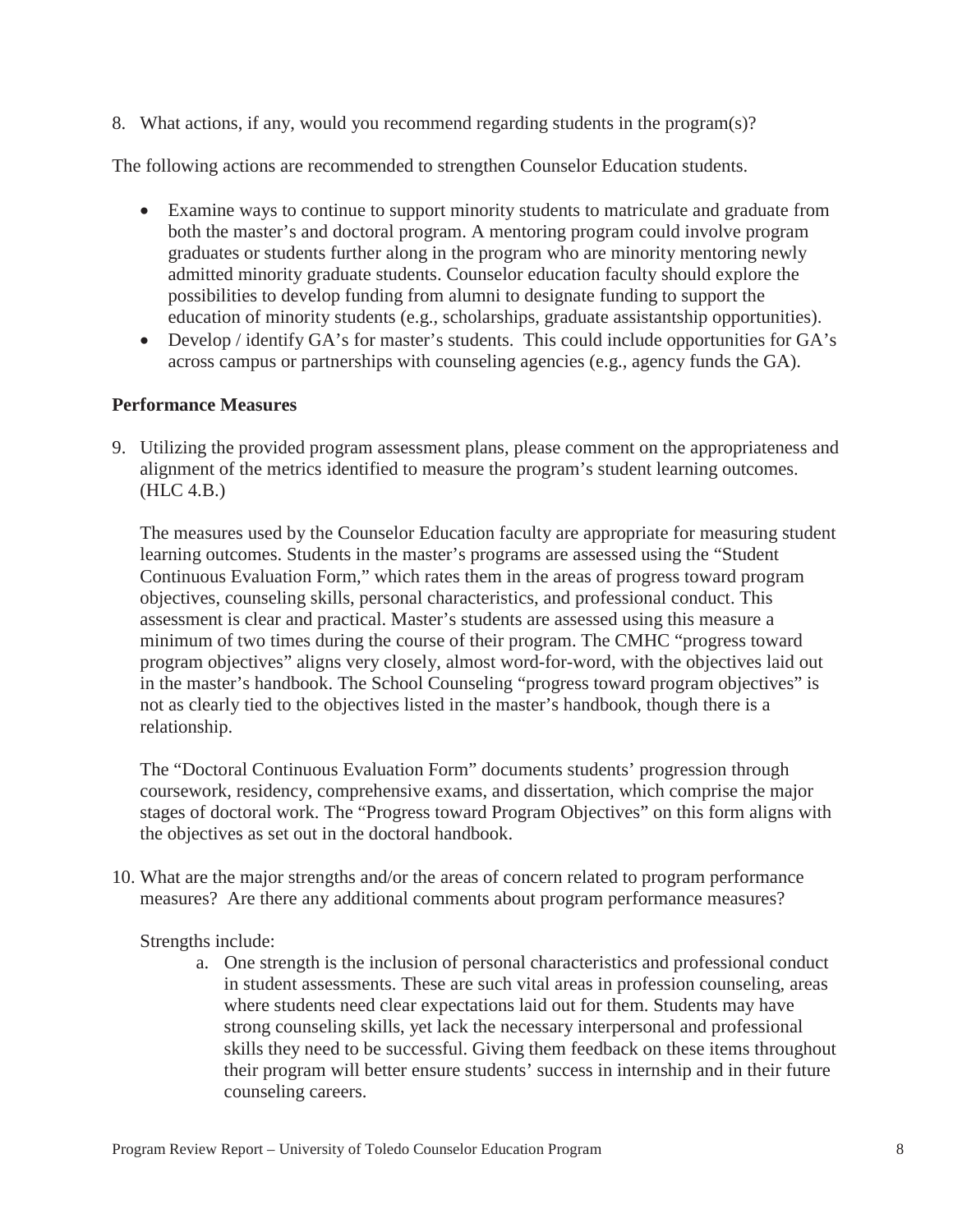b. The student handbooks' "Retention Policy" includes the same listings of personal characteristics and professional conduct as are listed in the "Continuous Evaluation Forms"; the expectations of students in these area exactly match the assessment form, so the evaluation should not be a surprise to any student.

Concern:

- a. The draft of the CACREP report we were given uses the word "indicator" in the "assessment of students" section (4.F.). The phrase "Key Performance Indicators" (KPIs) is new in the 2016 CACREP standards; CACREP reviewers may be looking for this language in their review.
- 11. What actions, if any, would you recommend regarding performance measures?
	- a. We suggest that the program use the descriptor Key Performance Indicators (KPIs) instead of simply indicators, to be consistent with the language used by CACREP.
	- b. Consider more closely tying the School Counseling "Student Continuous Evaluation Form" to the objectives listed in the master's handbook, similar to the CMHC program.
	- c. Consider adding "Leadership and Advocacy" to the objectives in the doctoral handbook, to make it consistent with the doctoral "Student Continuous Evaluation Form."

### **Ethical and Professional Practice**

12. Are there strengths or opportunities regarding how integrity and ethical behavior for faculty and students are promoted in the program(s)? Please explain. (HLC 2.E.)

The Counselor Education program faculty and students exemplify ethical behavior consistent with the American Counseling Association (ACA) ethics and the Association for Counselor Education and Supervision (ACES) ethical code for counselor educators. The reviewers are not aware of any ethical violations or breaches of the integrity of scholarly practices conducted by faculty, students, or staff.

Ethical behavior is promoted through the program through coursework (i.e., COUN 7530, 8410, 8480, 8940) and the program faculty have a comprehensive Retention policy which highlights the program's requirements for student performance, the retention and remediation procedures, the dismissal process, and the university academic grievance procedures.

A potential area of concern is having the majority of doctoral dissertations chaired by junior faculty. This is a function of lack of senior faculty and the number of current and new doctoral students being admitted into the program. Typically, a first-year faculty member who just graduated from a doctoral program would be afforded the opportunity to serve on dissertations and learn the process. This provides a developmental process for new faculty to learn and further develop their understanding of research procedures. However, at the UT Counselor Education program first year faculty are taking on doctoral chair responsibilities as a function of not having anyone else available to handle that responsibility.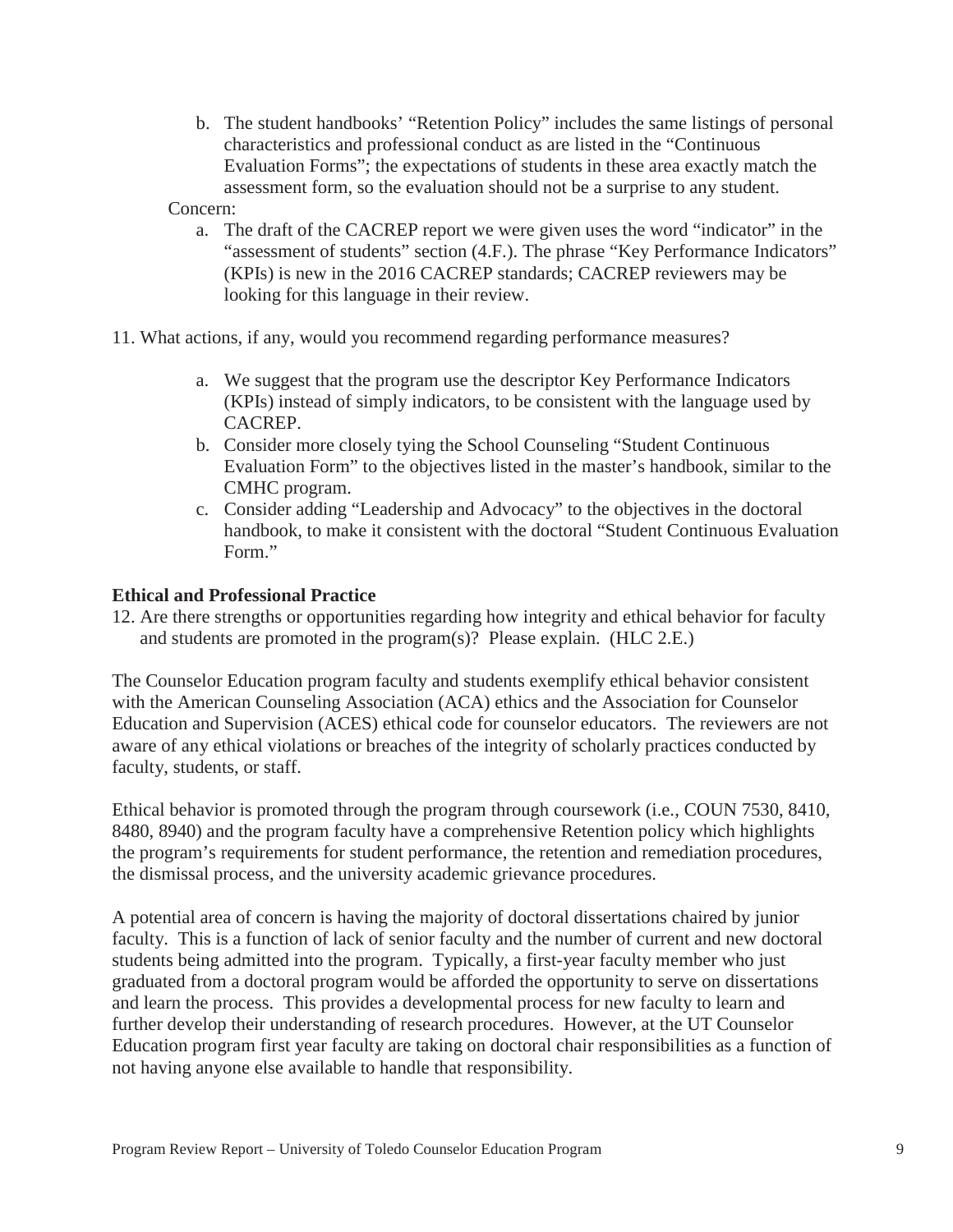A recommendation is to not increase the number of new doctoral students admitted to the program in the short-term until the existing junior faculty can demonstrate that they can successfully and consistently engage in the production of methodologically appropriate, ethically sound dissertation studies, and bring current doctoral students through completion/graduation.

#### **Current Resources**

13. Based on information provided, are program resources used effectively and appropriately? Please explain. (HLC 3.D.4)

The human resources (4 faculty, 1 secretary) are used very efficiently to handle all responsibilities required within the master's and doctoral program. The concern is burn-out and problems with retention due to the programmatic requirements placed upon newly hired junior faculty that take their attention away from developing their research, teaching, and service required for their tenure and promotion.

The facility and operational budget resources appear to be adequate and used efficiently by the program. It was identified that one facility resource, the Counseling Clinic, could be used more effectively if the program was provided with a faculty member to develop it. The Counselor Education program has use of rooms within a Counseling Clinic, but does not operate the clinic. The space is just utilized by counseling students to practice with each other; students we interviewed said they wished they could have an in-house clinic. It is common for Counselor Education programs to operate a small clinic, which provides opportunities for live practice of master's students and supervision for doctoral students. It appears a bit unusual that the UT counselor education program would not operate a counseling clinic given the space, technology, and support available within the clinic area on the first floor.

14. What actions, if any, would you recommend regarding program resources and efficiency?

The following actions are recommended to strengthen the program resources and efficiency.

- A successful search for a  $5<sup>th</sup>$  faculty member, retaining the existing four faculty members, and hiring a 6<sup>th</sup> faculty member in Fall 2020 would place the UT Counselor Education program in a strong position (e.g., as a point of comparison, a master's only Counselor Education program at a state-university in Ohio has seven Counseling faculty). Trying to operate a quality master's program in Clinical Mental Health Counseling, master's in School Counseling, and Counselor Education doctoral program meeting all of the expectations inherent and placed upon faculty by the University of Toledo and CACREP is unrealistic for junior faculty. While the faculty are eager to handle all of the expected program responsibilities, the reality of their lack of experience can be a threat to program operation as issues can be missed or arise not intentionality, but due to lack of experience.
- All of the programmatic operational materials should be placed on a university shared cloud drive and not be maintained within external hard drives of the chair of the school, school secretary, or individual faculty members. In order to ensure program sustainability, it would be important to have a well-organized electronic system for whoever remains in the Counselor Education program to be able to access files and minimally operate the program if key individuals leave the program.